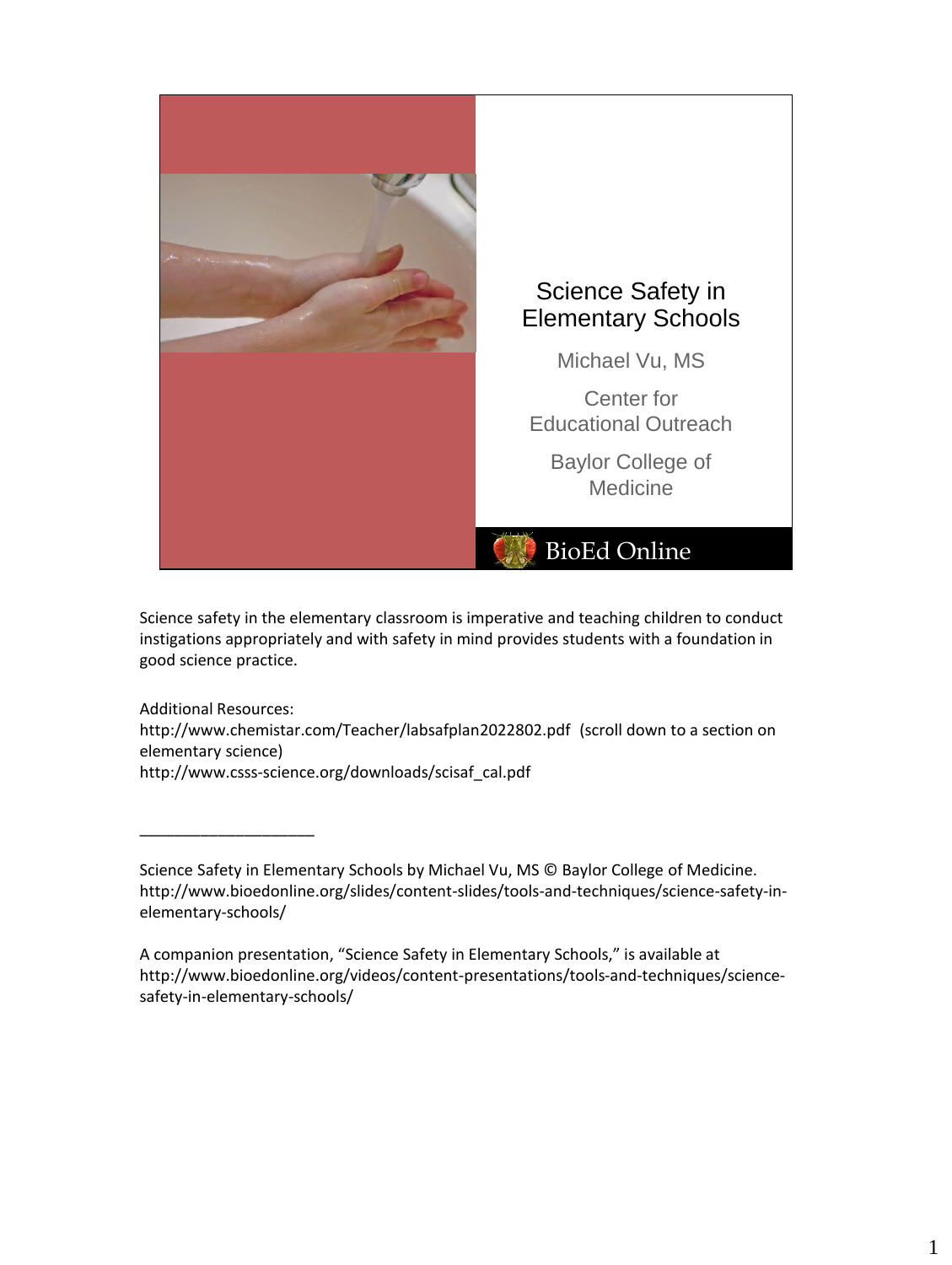### Chemicals in the Classroom

- Teachers are required to have access to the Material Safety Data Sheets (MSDS) for the chemicals stored in their classrooms.
- The MSDS forms should be housed in a central location, such as the nurse's office, for access by all campus staff.
- MSDS Information:
	- Includes the chemical properties of a substance.
	- Explains proper procedures for handling or working with a particular substance.
	- Includes physical data (melting point, boiling point, flash point etc.) and describes toxicity, health effects, first aid procedures in case of exposure, reactivity, safe storage, disposal, protective equipment, and spill/leak cleanup procedures.

**BioEd Online** 

\_\_\_\_\_\_\_\_\_\_\_\_\_\_\_\_\_\_\_\_

An MSDS describes the properties and potential safety hazards on a specific chemical substance. Information on this sheet includes toxicity, reactivity, storage, disposal, and physical data. MSDS sheets may be housed in a central location, such as the nurse's office or another administrative area. If needed, a photocopy can be made of certain MSDS sheets to be kept in the classroom.

Science Safety in Elementary Schools by Michael Vu, MS © Baylor College of Medicine. http://www.bioedonline.org/slides/content-slides/tools-and-techniques/science-safety-inelementary-schools/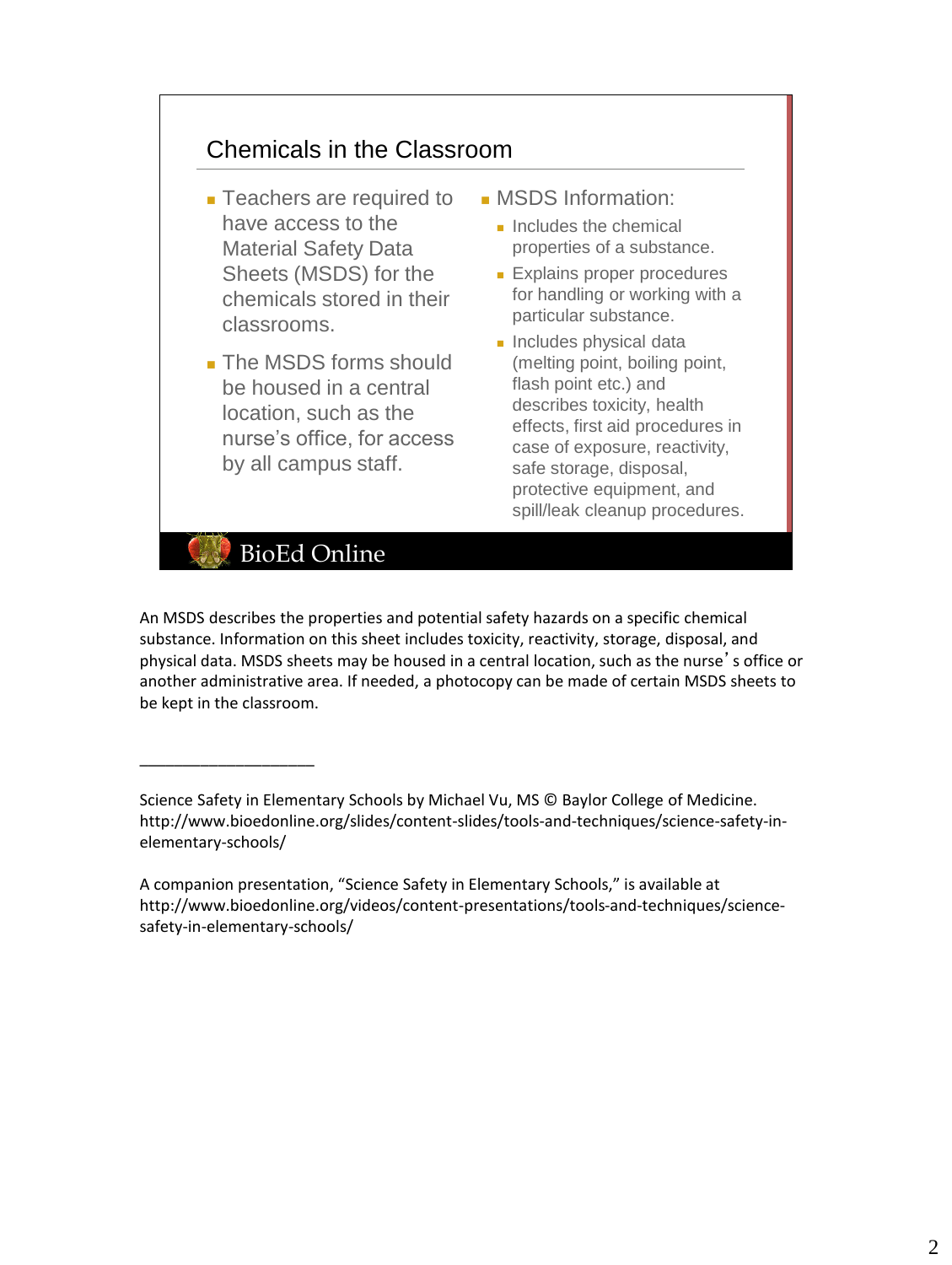

Safety first is one of the core values of the Houston Independent School District, and should also be considered in all settings where scientific investigations are being conducted.

Source: HISD's Core Ideology. http://www.houstonisd.org/Page/32469

\_\_\_\_\_\_\_\_\_\_\_\_\_\_\_\_\_\_\_\_

Science Safety in Elementary Schools by Michael Vu, MS © Baylor College of Medicine. http://www.bioedonline.org/slides/content-slides/tools-and-techniques/science-safety-inelementary-schools/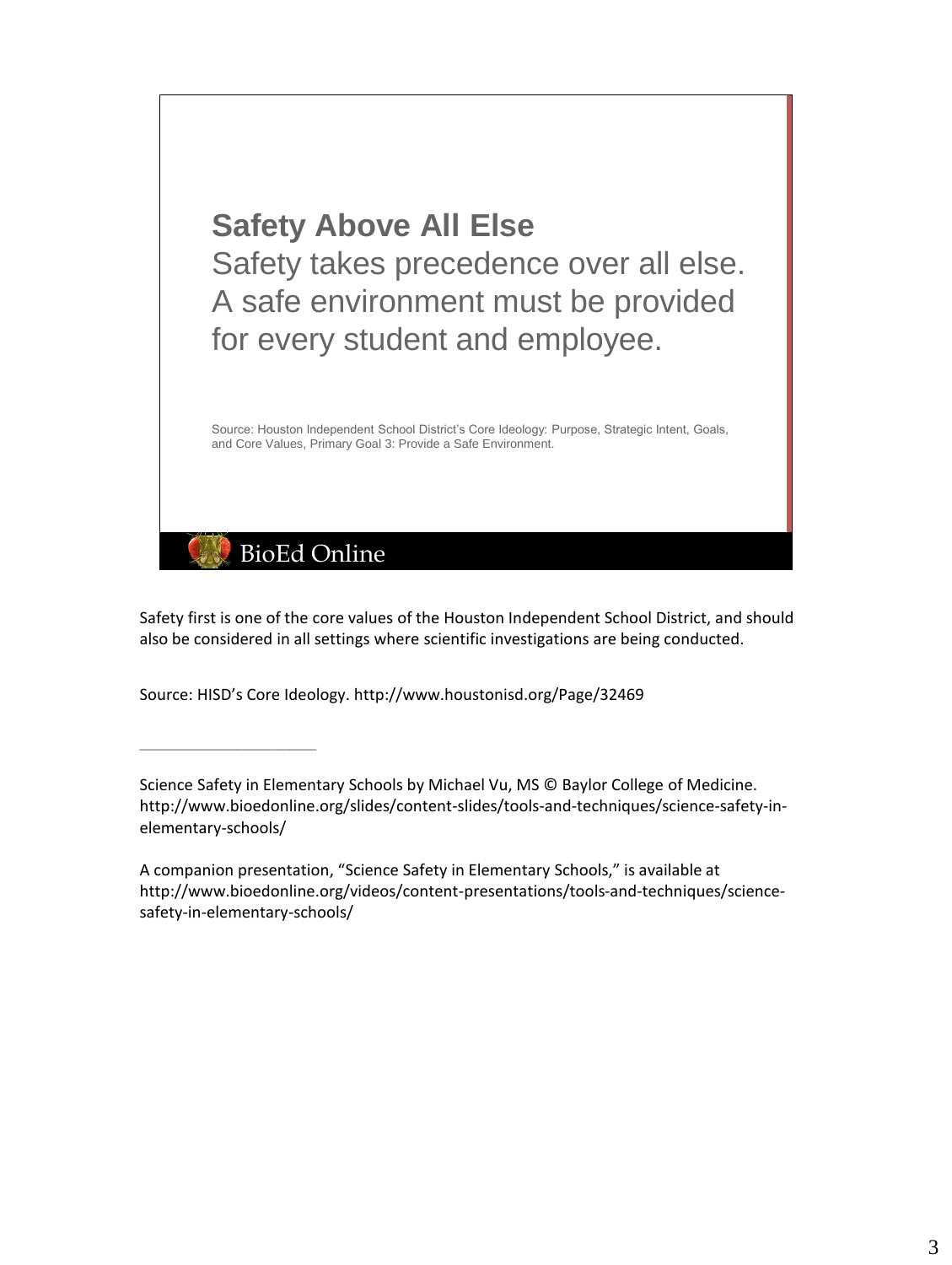

TAC is an acronym for the Texas Administrative Code.

\_\_\_\_\_\_\_\_\_\_\_\_\_\_\_\_\_\_\_\_

The TAC lists all of the rules, standards, and regulations that should be implemented in the state of Texas. Under the TAC category for education there are rules describing the use of protective eye devices, hazardous substances, and school laboratory facilities. Thus, the use of proper safety procedures in the science classroom falls under the jurisdiction of state law.

Science Safety in Elementary Schools by Michael Vu, MS © Baylor College of Medicine. http://www.bioedonline.org/slides/content-slides/tools-and-techniques/science-safety-inelementary-schools/

A companion presentation, "Science Safety in Elementary Schools," is available at http://www.bioedonline.org/videos/content-presentations/tools-and-techniques/sciencesafety-in-elementary-schools/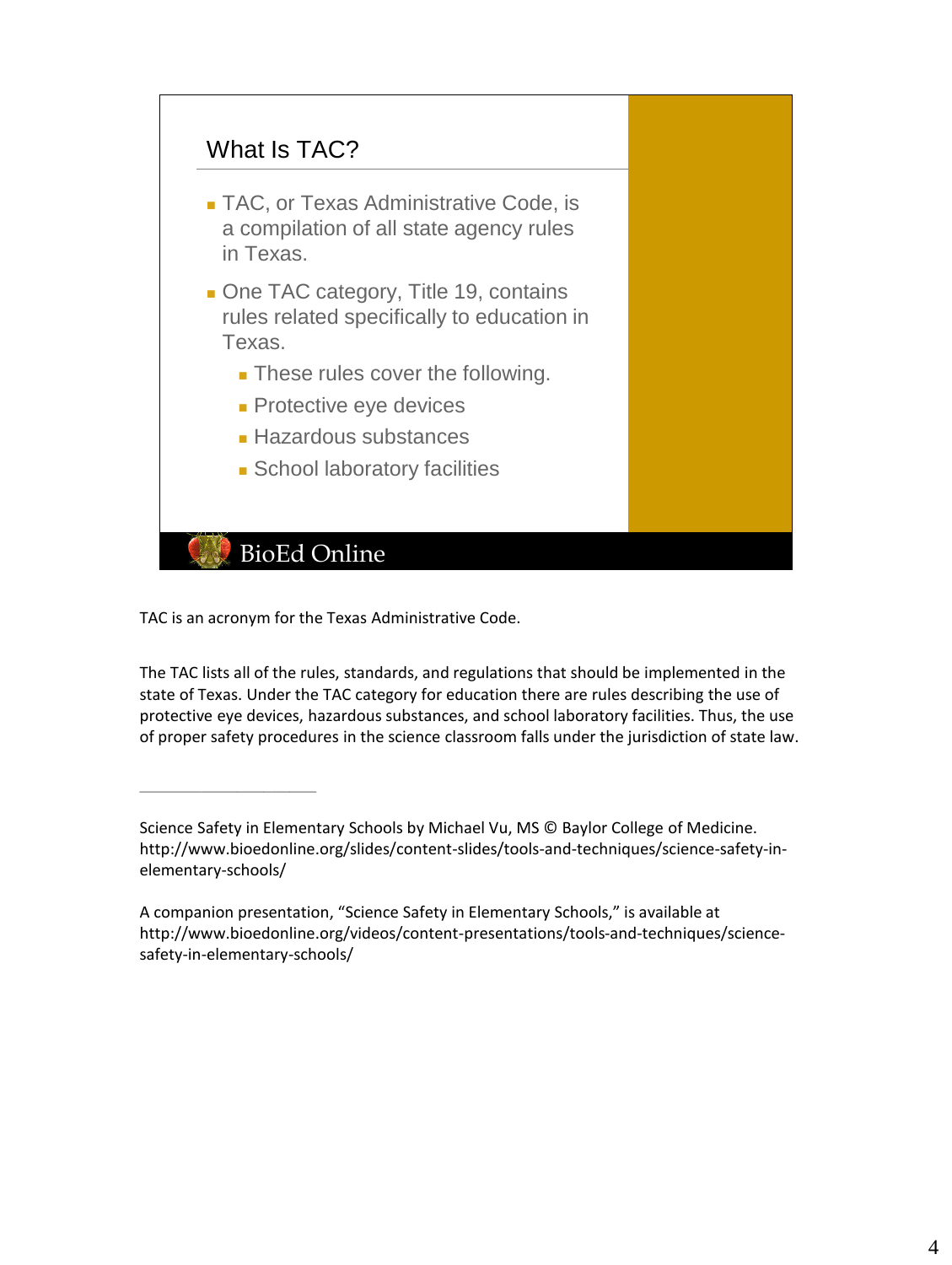

MSDS is an acronym for Materials Safety Data Sheet.

\_\_\_\_\_\_\_\_\_\_\_\_\_\_\_\_\_\_\_\_

An MSDS describes the properties and potential safety hazards on a specific chemical substance. Information on this sheet includes toxicity, reactivity, storage, disposal, and physical data.

Science Safety in Elementary Schools by Michael Vu, MS © Baylor College of Medicine. http://www.bioedonline.org/slides/content-slides/tools-and-techniques/science-safety-inelementary-schools/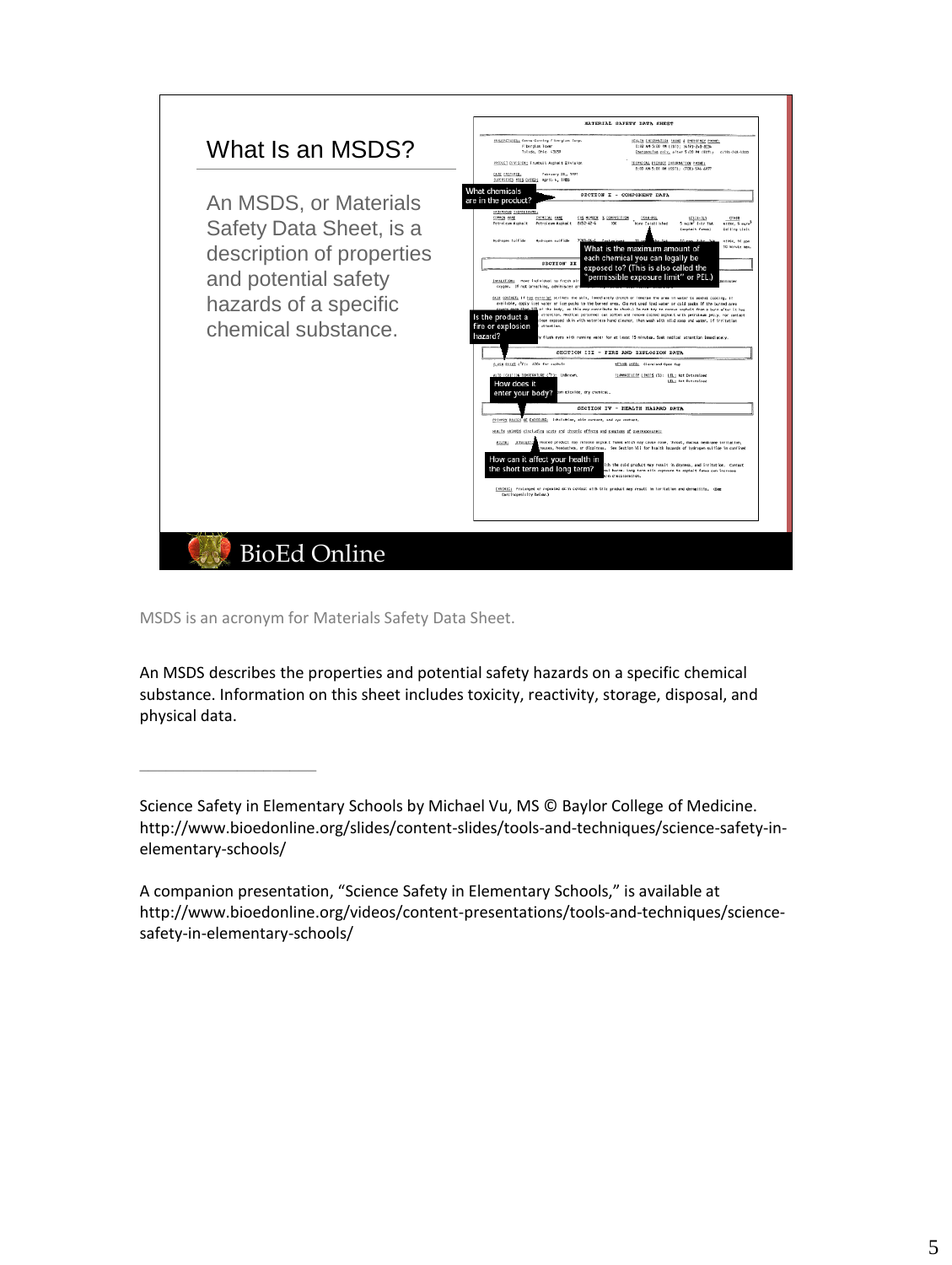

ANSI is the acronym for the American National Standards Institute. The ANSI Z87.1 standard sets forth requirements for the design, construction, testing, and use of eye protection devices, including standards for impact and penetration resistance.

Science Safety in Elementary Schools by Michael Vu, MS © Baylor College of Medicine. http://www.bioedonline.org/slides/content-slides/tools-and-techniques/science-safety-inelementary-schools/

\_\_\_\_\_\_\_\_\_\_\_\_\_\_\_\_\_\_\_\_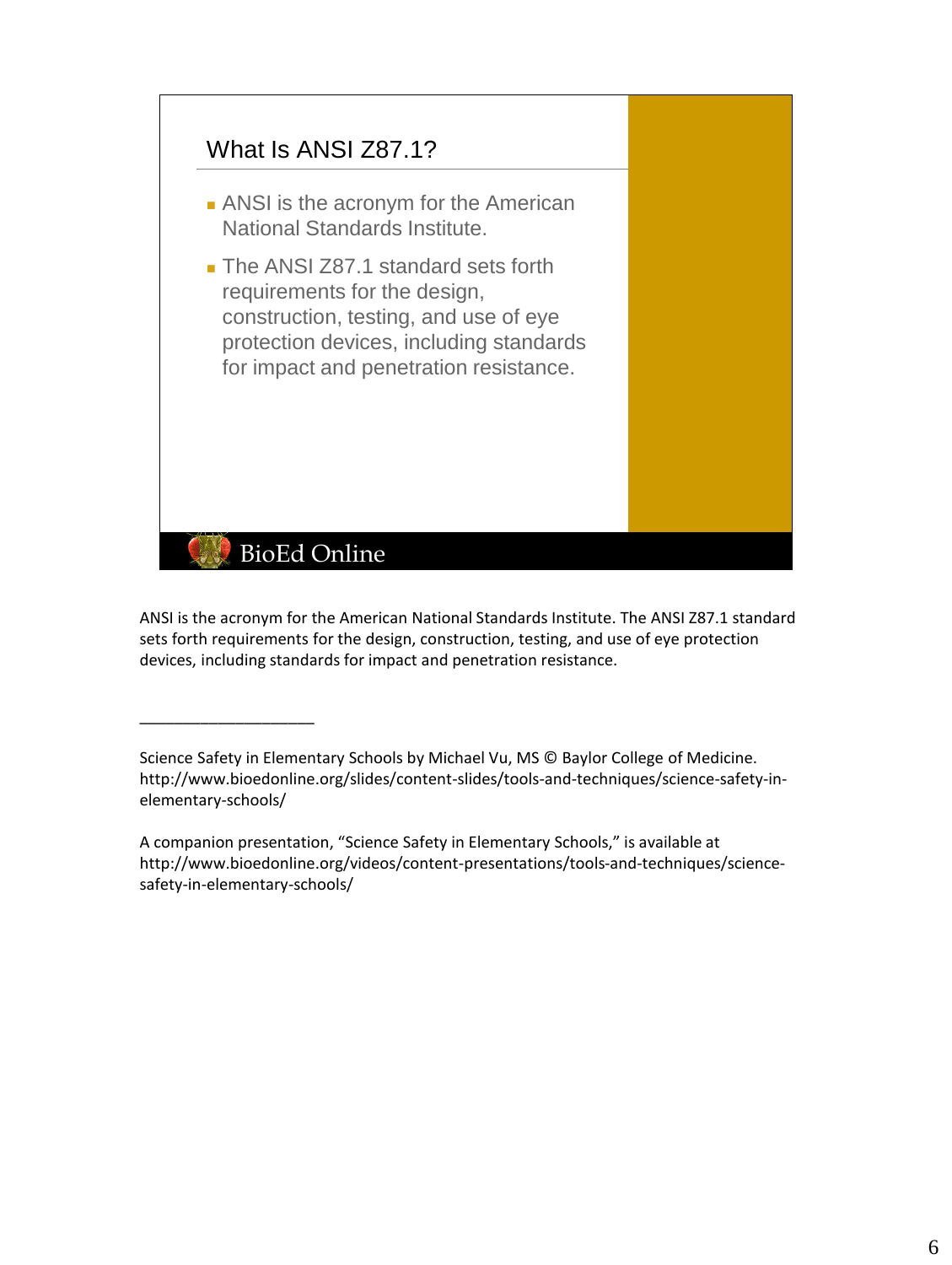

## **BioEd Online**

\_\_\_\_\_\_\_\_\_\_\_\_\_\_\_\_\_\_\_\_

Safety should be the first consideration when conduction science in the classroom. District and school guidelines should be followed and proper safety protocols should be followed before, during, and after the investigation. Different investigations will have different safety risks associated, but every investigation conducted requires some safety considerations.

Science Safety in Elementary Schools by Michael Vu, MS © Baylor College of Medicine. http://www.bioedonline.org/slides/content-slides/tools-and-techniques/science-safety-inelementary-schools/

A companion presentation, "Science Safety in Elementary Schools," is available at http://www.bioedonline.org/videos/content-presentations/tools-and-techniques/sciencesafety-in-elementary-schools/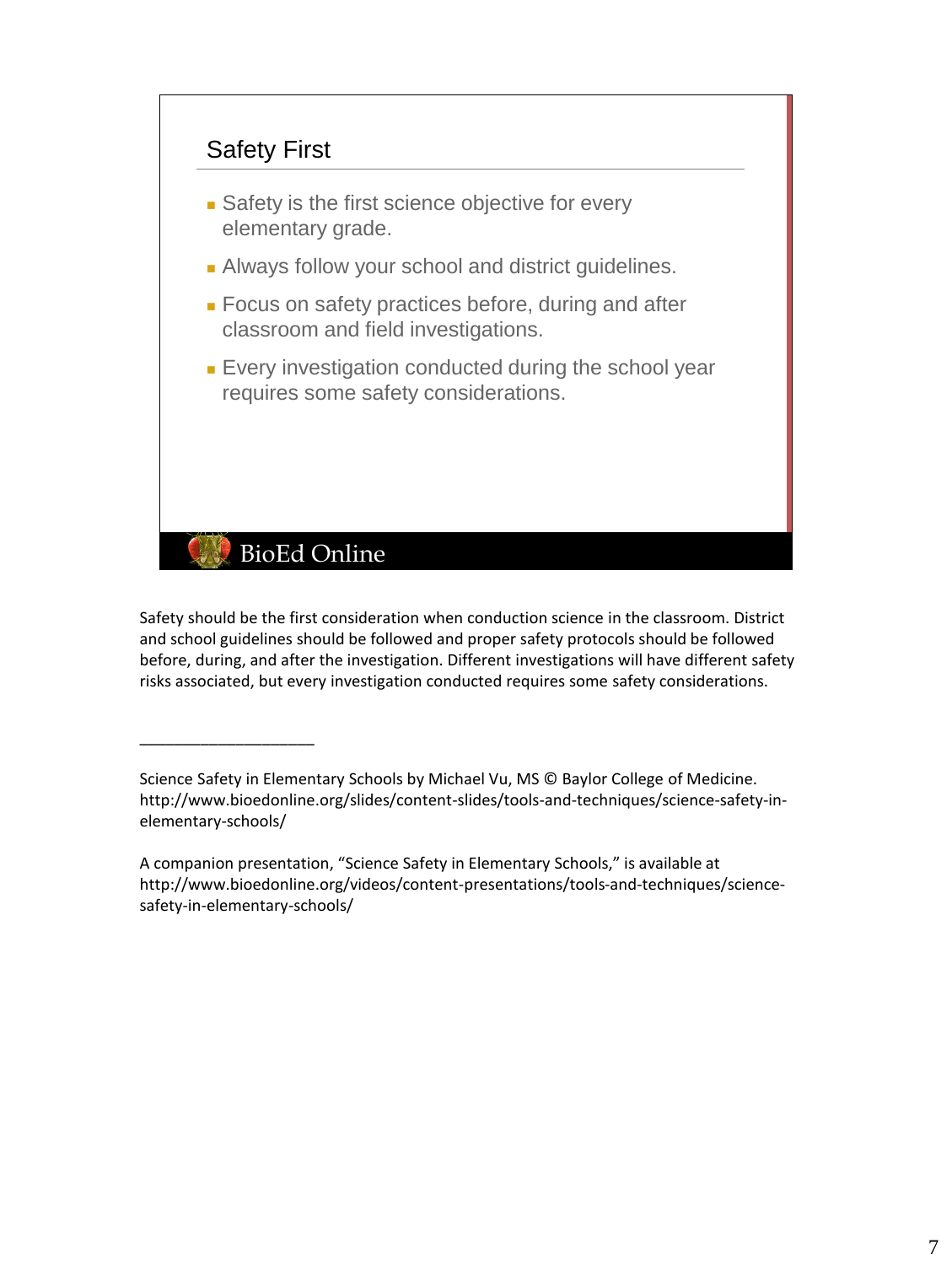

Science safety in the elementary classroom is not only a suggestion, it is a law.

\_\_\_\_\_\_\_\_\_\_\_\_\_\_\_\_\_\_\_\_

To address safety considerations it is helpful to show students a picture of a science classroom and have them identify what is safe and what is unsafe. Students may also be asked to brainstorm possible safety hazards in their own classroom.

Science Safety in Elementary Schools by Michael Vu, MS © Baylor College of Medicine. http://www.bioedonline.org/slides/content-slides/tools-and-techniques/science-safety-inelementary-schools/

A companion presentation, "Science Safety in Elementary Schools," is available at http://www.bioedonline.org/videos/content-presentations/tools-and-techniques/sciencesafety-in-elementary-schools/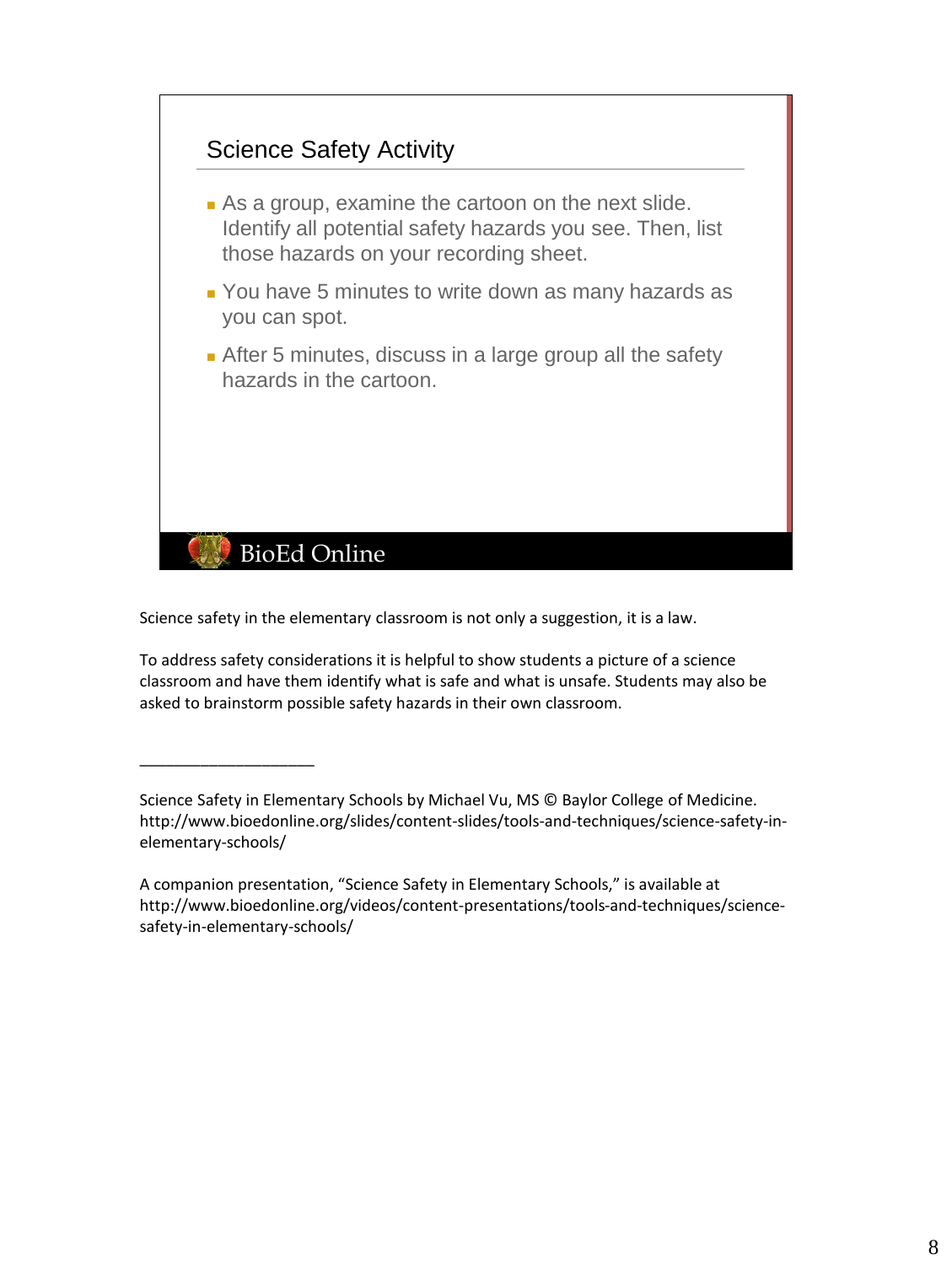

Illustration modified fromThe Laboratory Safety Institute. http://labsafetyinstitute.org/

Science Safety in Elementary Schools by Michael Vu, MS © Baylor College of Medicine. http://www.bioedonline.org/slides/content-slides/tools-and-techniques/science-safety-inelementary-schools/

A companion presentation, "Science Safety in Elementary Schools," is available at http://www.bioedonline.org/videos/content-presentations/tools-and-techniques/sciencesafety-in-elementary-schools/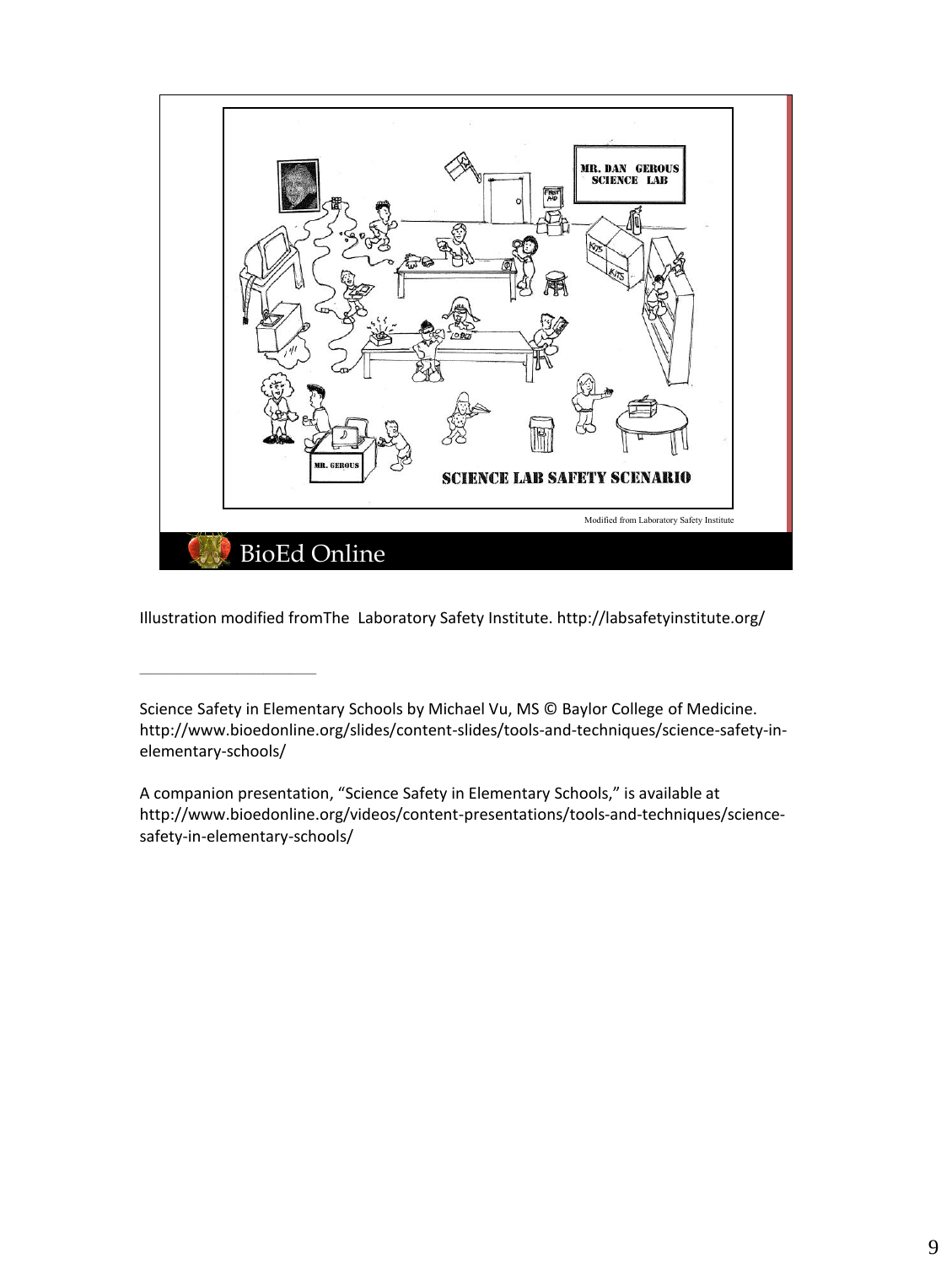

1. The teacher is inattentive and not supervising classroom, and also is holding a beverage when the consumption of food and drink are not allowed in the science classroom.

2. Students should not ingest or inhale any of the substances they are working with unless specifically asked to.

- 3. Heavy equipment is not secure.
- 4. Spill on the classroom floor which poses a slipping hazard.
- 5. Running in the science classroom.

- 6. Electrical cords are in a high traffic area and could possible trip students.
- 7. Magnets can damage electrical equipment and could be a safety issue.
- 8. A burner is left on, potentially a burn or fire hazard.
- 9. Throwing objects across the room is a safety hazard and could potentially harm a student.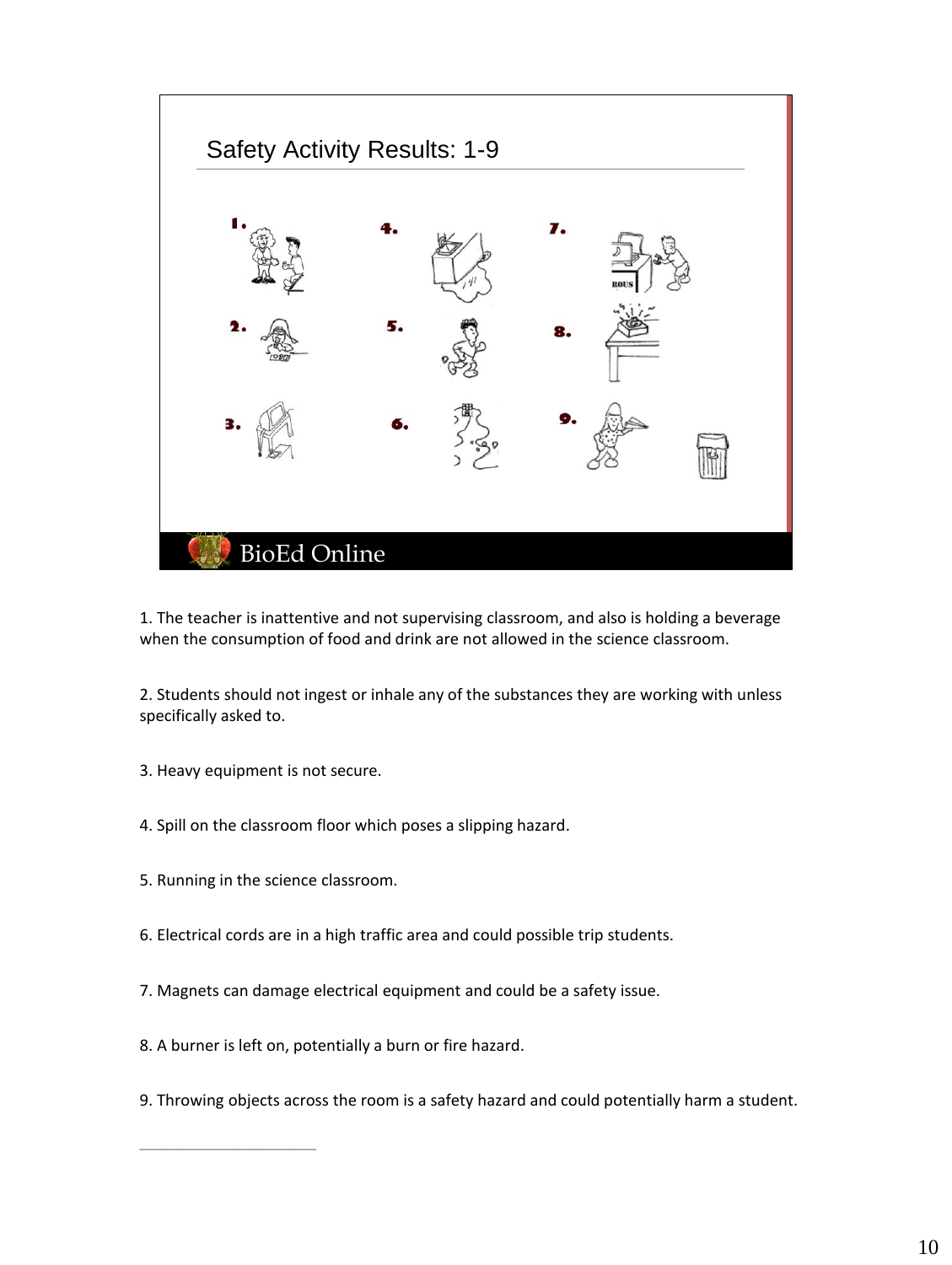Science Safety in Elementary Schools by Michael Vu, MS © Baylor College of Medicine. http://www.bioedonline.org/slides/content-slides/tools-and-techniques/science-safety-in-elementaryschools/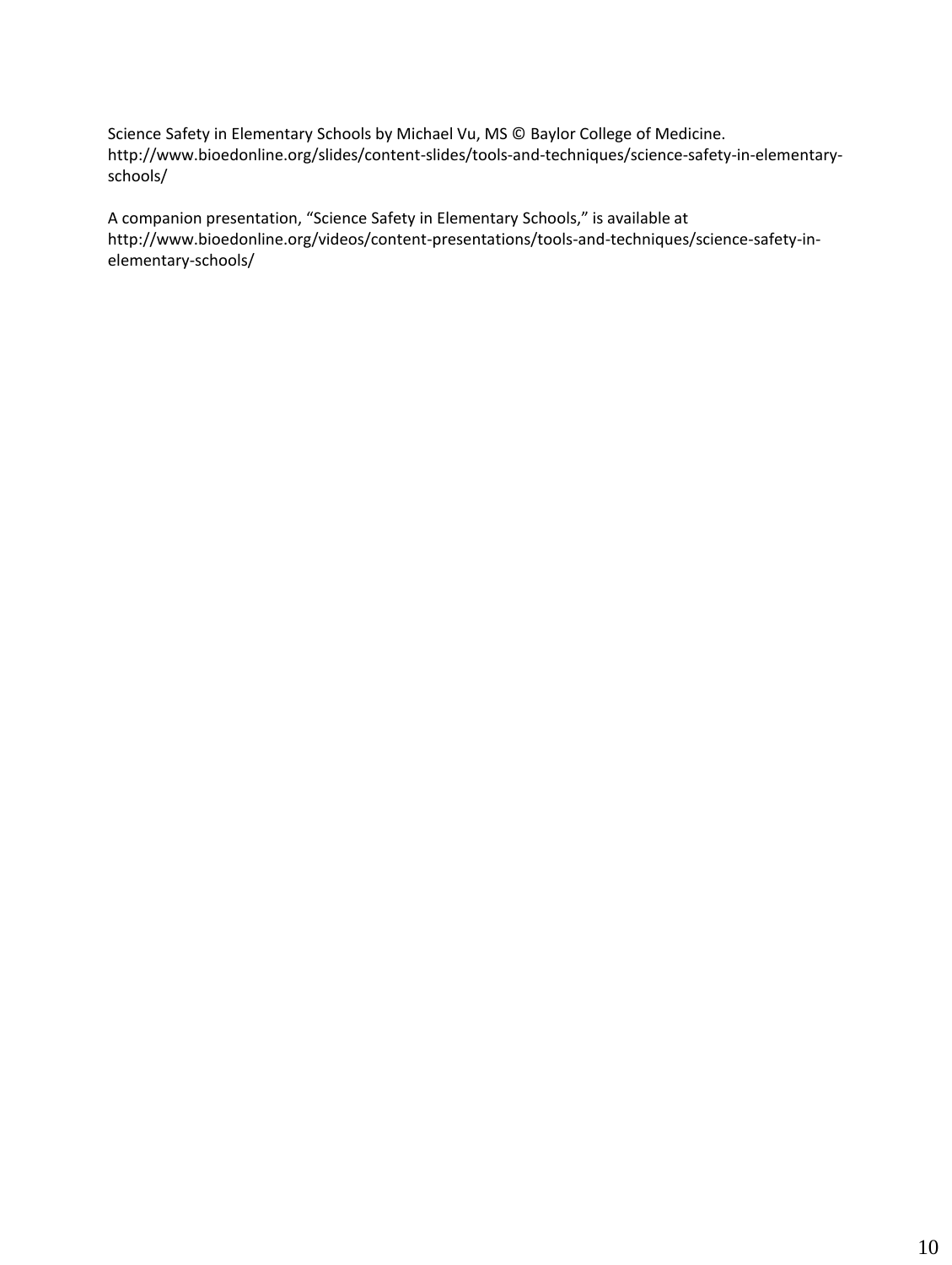

10. Student is wrapped up in a loose electrical cord which poses a tripping hazard.

11. Student is inattentive and not sitting properly on stool.

12. Animals in the classroom should be handled with care and students should be supervised when around the animals.

13. Fire extinguishers should be in an easily accessible place in case of an emergency.

14. Chemicals should never be ingested as they may be potentially hazardous.

15. Stools in the aisle pose a tripping hazard.

16. Students climbing onto ledges or shelves to grab items poses a falling hazard, and could lead to heavy furniture falling on top of them.

17. First aid kits and other emergency supplies should be in an area where it can be accessed easily.

18. Students should use gloves, aprons, goggles, and other safety equipment when needed.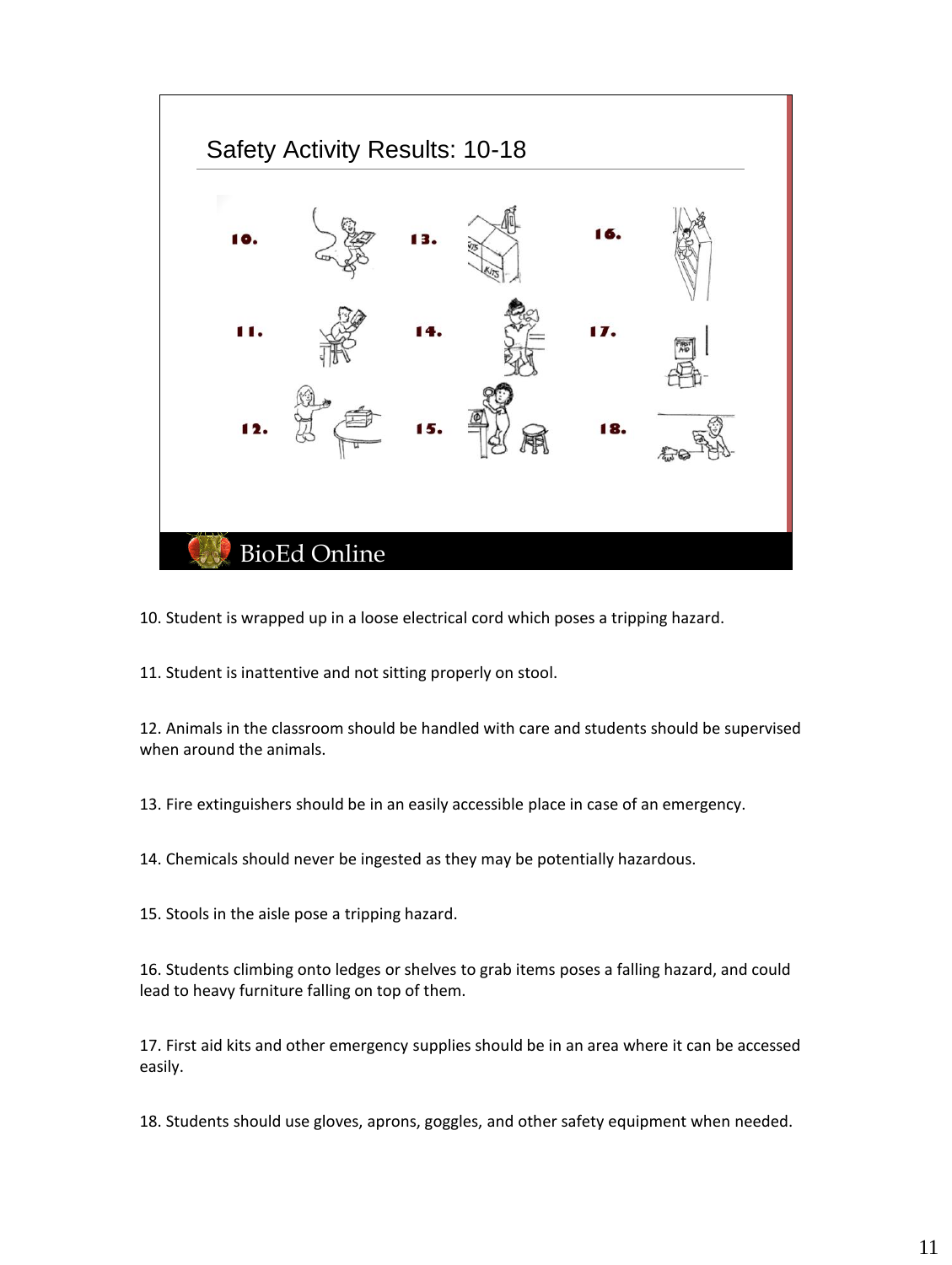Science Safety in Elementary Schools by Michael Vu, MS © Baylor College of Medicine. http://www.bioedonline.org/slides/content-slides/tools-and-techniques/science-safety-in-elementaryschools/

\_\_\_\_\_\_\_\_\_\_\_\_\_\_\_\_\_\_\_\_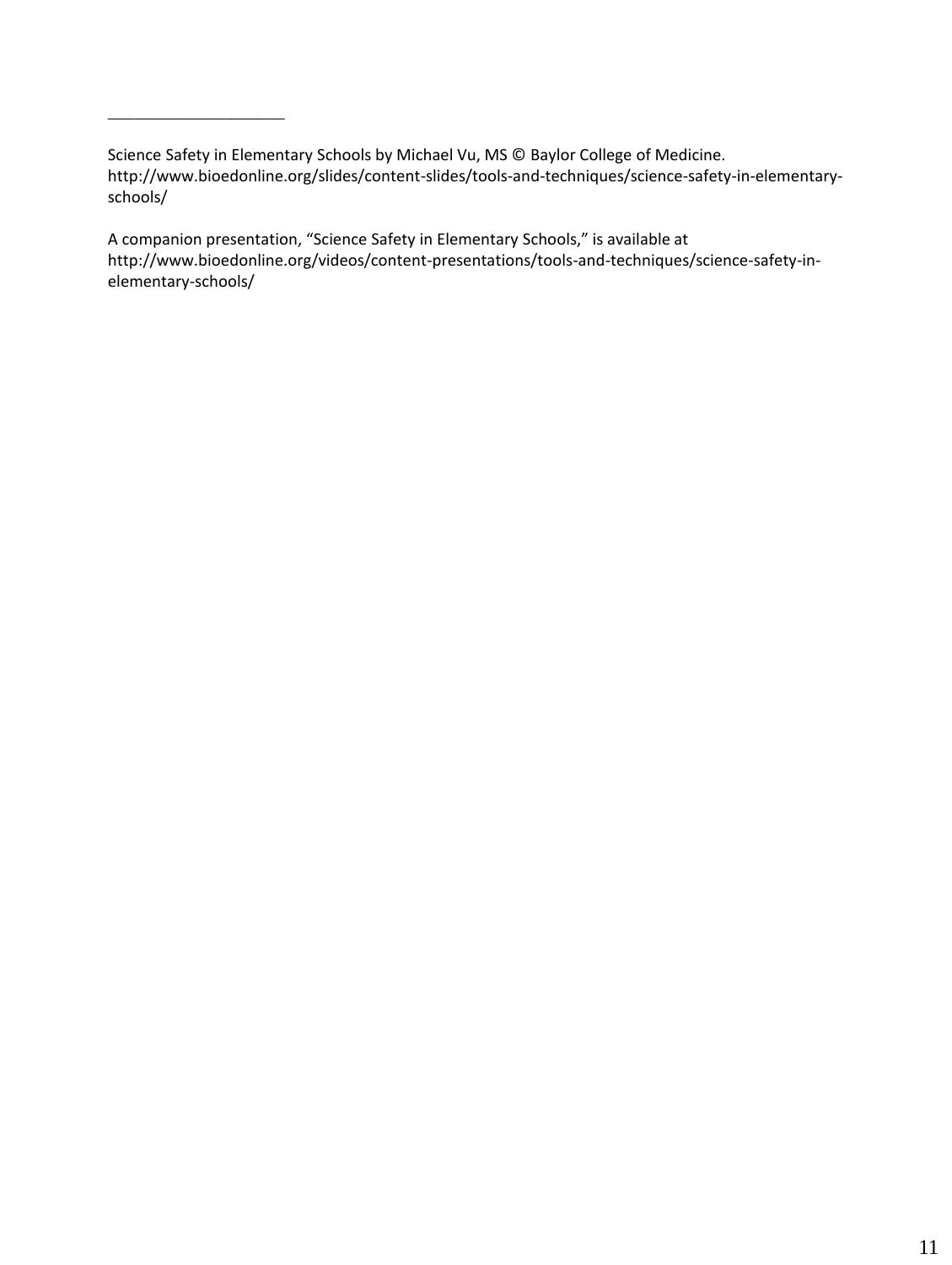

Science safety posters can be used to remind students of the different safety precautions that need to be considered when conducting an investigation. Children can create their own safety rules to encourage personal responsibility of safety practices. Teachers can then present explicit science rules in the form of science posters created by the students.

A complete set of large classroom and laboratory symbols, suitable for printing signs, may be found on BioEd Online at:

http://www.bioedonline.org/library/supplemental-materials/classroom-and-laboratorysafety-signs/

Science Safety in Elementary Schools by Michael Vu, MS © Baylor College of Medicine. http://www.bioedonline.org/slides/content-slides/tools-and-techniques/science-safety-inelementary-schools/

A companion presentation, "Science Safety in Elementary Schools," is available at http://www.bioedonline.org/videos/content-presentations/tools-and-techniques/sciencesafety-in-elementary-schools/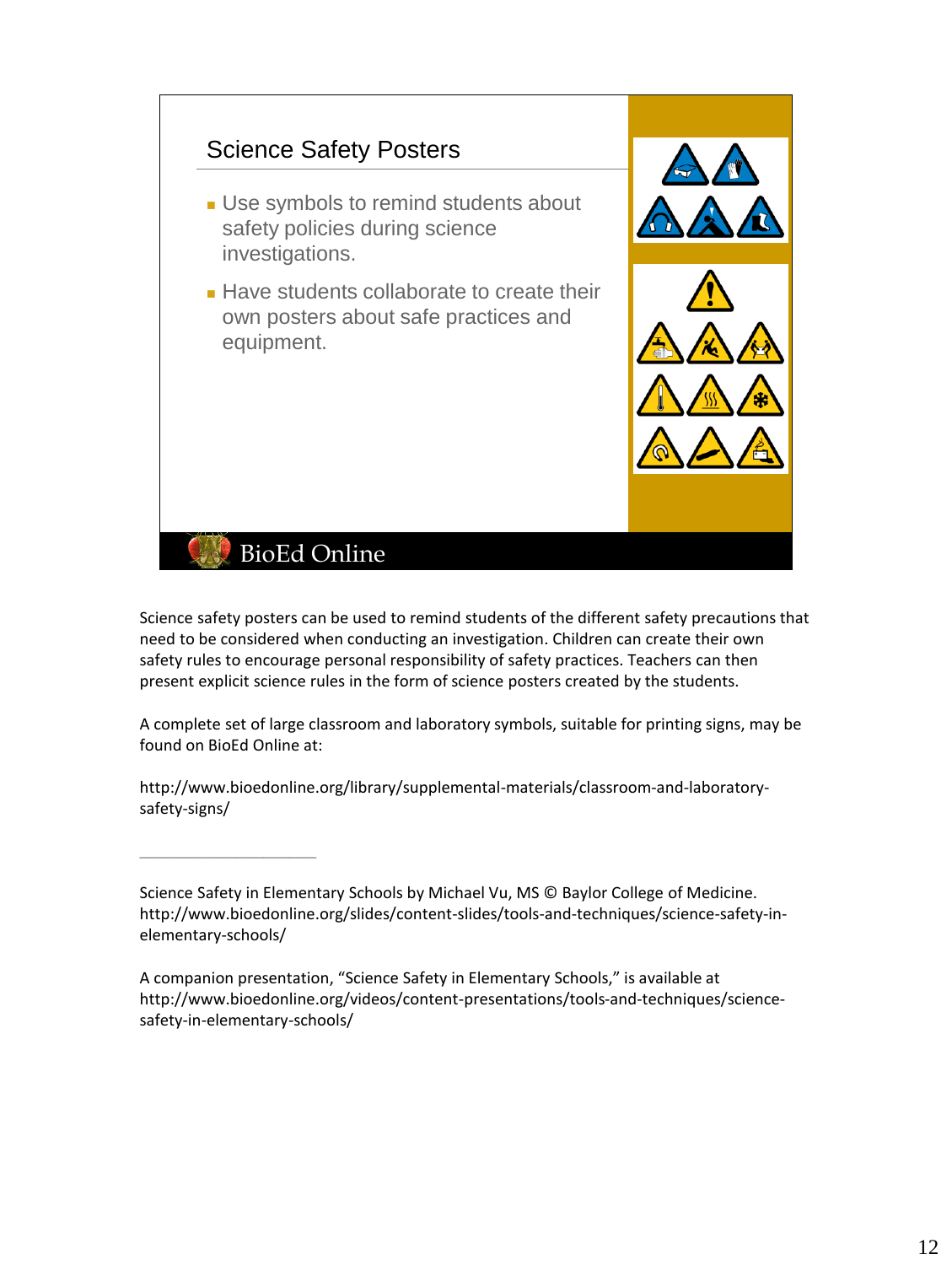### Teacher Responsibilities

Teachers have three basic responsibilities (always follow school and district guidelines).

- Instruction
	- Provide developmentally appropriate and accurate instruction.
	- Exercise good judgment in planning and conducting investigations.
- Supervision
	- Never leave students unattended.
	- Monitor and act upon unsafe behavior.
- Maintenance

\_\_\_\_\_\_\_\_\_\_\_\_\_\_\_\_\_\_\_\_\_\_

- Use appropriate, well-maintained equipment.
- Establish a regular inspection schedule for equipment and a review schedule for safety procedures.

**BioEd Online** 

Safety involves instruction – how the investigation is designed. Teachers should consider potential safety risks when planning investigations to be use in the classroom.

Supervision is also an important factor providing a safe environment. It is the teacher's responsibility to monitor students and act upon any unsafe behavior that is observed.

Maintenance of equipment used in investigations is also important to ensure student safety. Equipment should be inspected for any flaws which might make them potentially unsafe for use. A regular inspection schedule can help to reduce the probability that a defective piece of equipment will be used in an investigation.

Science Safety in Elementary Schools by Michael Vu, MS © Baylor College of Medicine. http://www.bioedonline.org/slides/content-slides/tools-and-techniques/science-safety-inelementary-schools/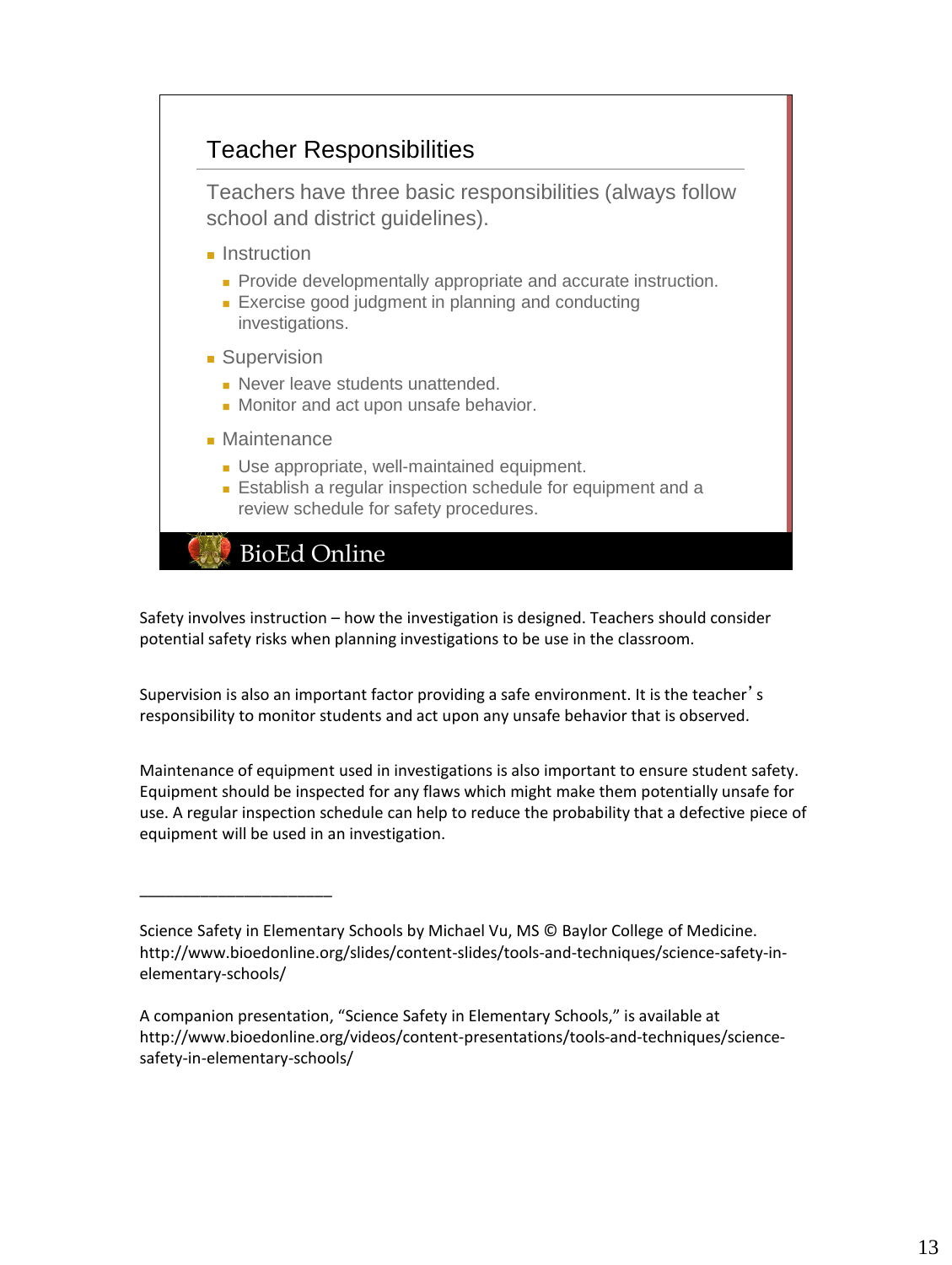

Safety equipment is used for personal protection only. It is important for teachers and student to know which equipment is appropriate for a given investigation and also know how to use the safety equipment.

When deciding which piece(s) of safety equipment to use, the best place to refer to is the horizontal alignment planning guide, also known as the HAPG. It gives specific details on what is needed per grade level for the classroom.

Science Safety in Elementary Schools by Michael Vu, MS © Baylor College of Medicine. http://www.bioedonline.org/slides/content-slides/tools-and-techniques/science-safety-inelementary-schools/

A companion presentation, "Science Safety in Elementary Schools," is available at http://www.bioedonline.org/videos/content-presentations/tools-and-techniques/sciencesafety-in-elementary-schools/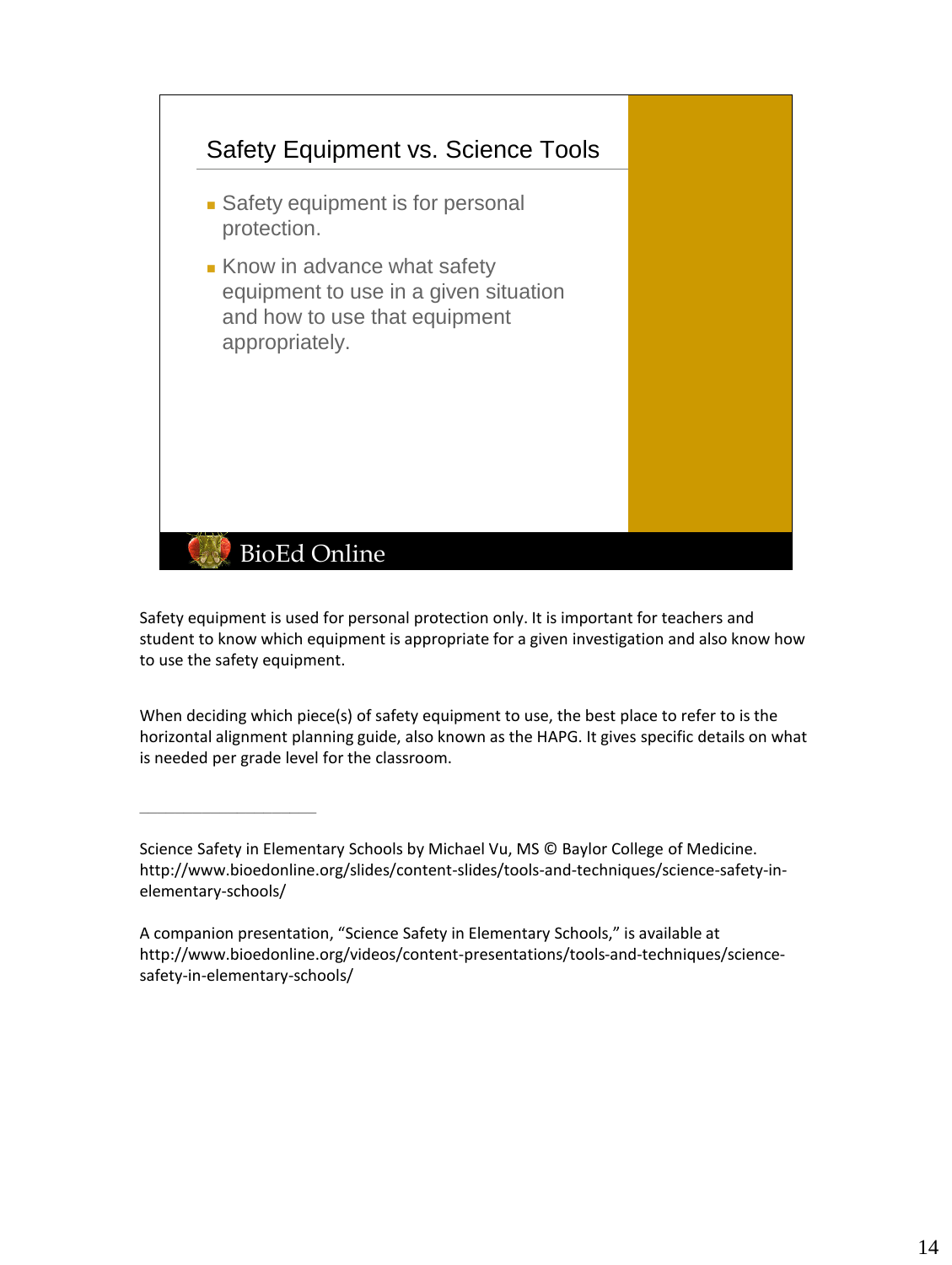

Some safety equipment should be found in every classroom, this includes a first aid kit, fire extinguisher, fire blanket, and eye wash. Safety gloves are also needed, though the specific type needed is not specified. Gardening gloves can be used for outdoors and latex gloves are typically used when handling various chemicals. If there are students with a latex allergy, vinyl or nitrile gloves may also be used.

Rubber aprons may also need to be used depending on the type of investigation being conducted. Plastic or rubber apron is recommended as a canvas apron can absorb some types of chemicals.

Science Safety in Elementary Schools by Michael Vu, MS © Baylor College of Medicine. http://www.bioedonline.org/slides/content-slides/tools-and-techniques/science-safety-inelementary-schools/

A companion presentation, "Science Safety in Elementary Schools," is available at http://www.bioedonline.org/videos/content-presentations/tools-and-techniques/sciencesafety-in-elementary-schools/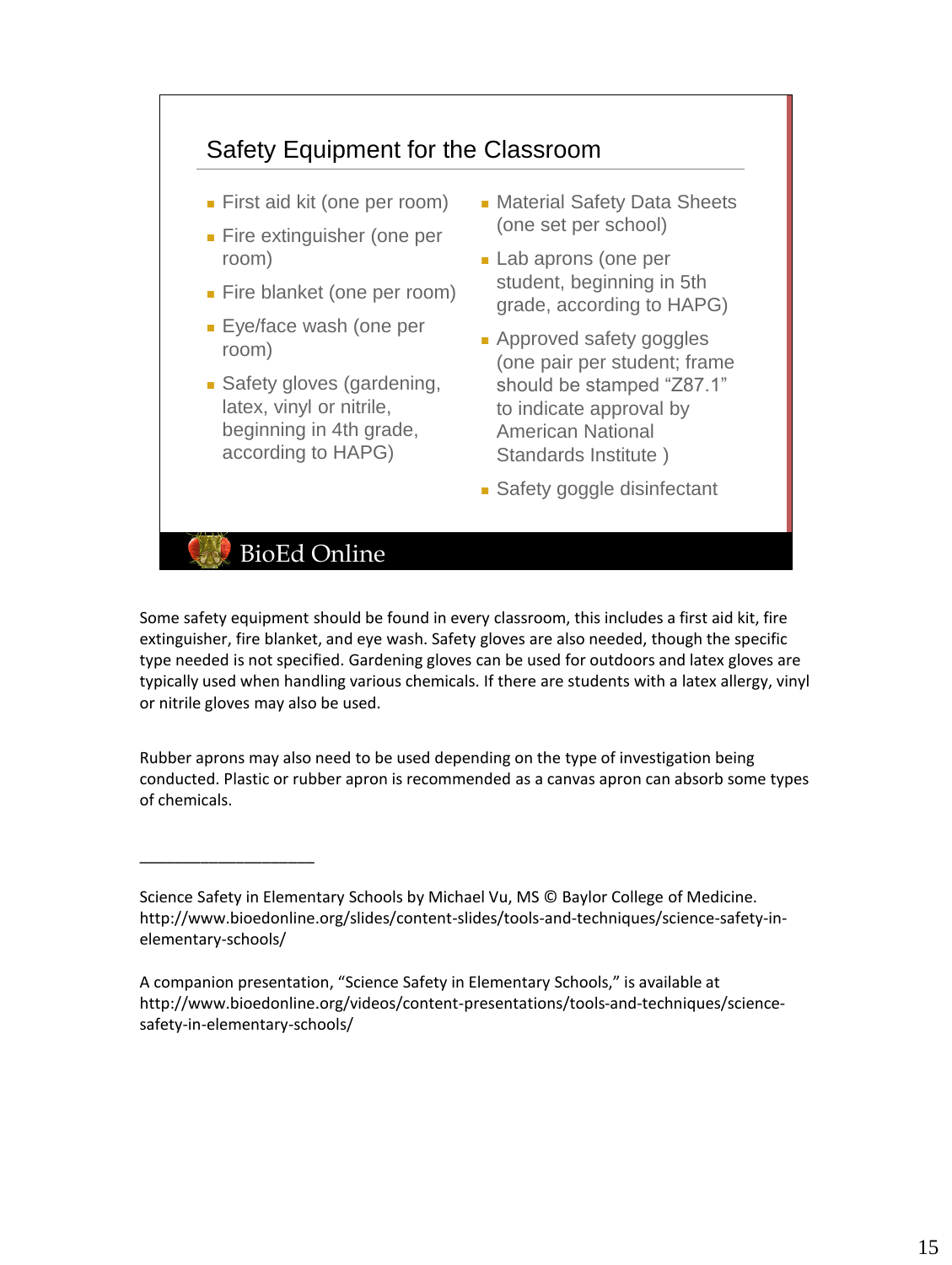#### **Goggles**

- When to Use
	- Use goggles if there is a chance of particles or projectiles hitting the face, such as when using sand or balls.
	- Use goggles to prevent eye injury from chemical splashes (chemical could be something as simple as vinegar).
- ANSI 787.1
	- The frame of the safety goggles should be stamped "Z87.1" to indicate approval by American National Standards Institute.
- Cleaning alternatives
	- UV sterilization cabinet
	- Safety goggle disinfectant

# **BioEd Online**

\_\_\_\_\_\_\_\_\_\_\_\_\_\_\_\_\_\_\_\_

A pair of safety goggles is needed for each student. The American National Standards Institute designates the standards for safety use only goggles that are stamped "Z87.1" are approved for classroom use.

Impact glasses are not ideal for use as they do not prevent eye injury in case of chemical splashes. Safety goggles, which provide protection all around the eye, are a much better alternative.

Science Safety in Elementary Schools by Michael Vu, MS © Baylor College of Medicine. http://www.bioedonline.org/slides/content-slides/tools-and-techniques/science-safety-inelementary-schools/

A companion presentation, "Science Safety in Elementary Schools," is available at http://www.bioedonline.org/videos/content-presentations/tools-and-techniques/sciencesafety-in-elementary-schools/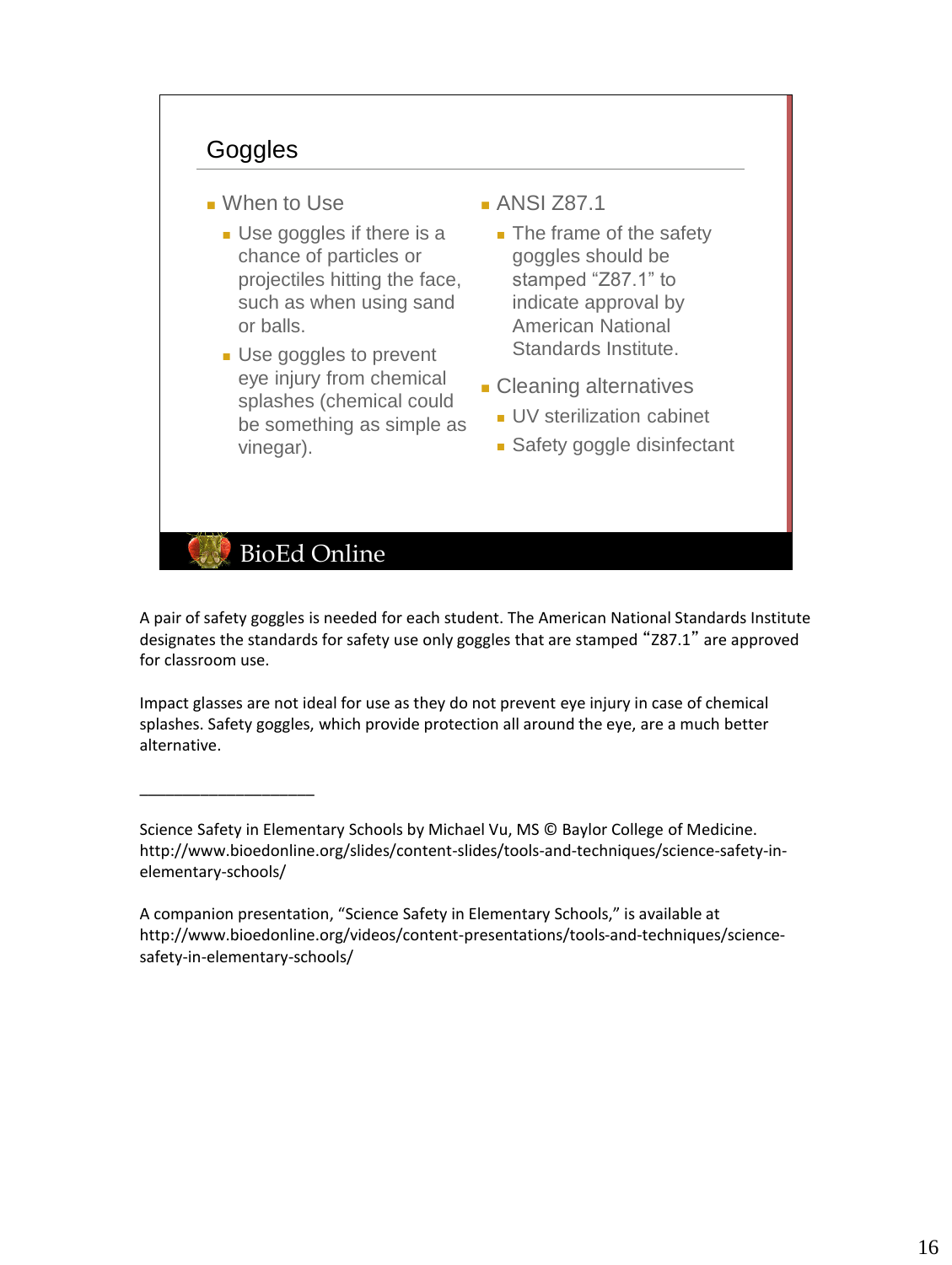

A strategy that can be used to make safety an integral part of the classroom is creating a safety object wall. Images or actual safety equipment can be posted on a board and labeled appropriately. Have students discuss what the different safety equipment is used for and refer to the safety equipment wall as needed when conducting investigations.

Science Safety in Elementary Schools by Michael Vu, MS © Baylor College of Medicine. http://www.bioedonline.org/slides/content-slides/tools-and-techniques/science-safety-inelementary-schools/

A companion presentation, "Science Safety in Elementary Schools," is available at http://www.bioedonline.org/videos/content-presentations/tools-and-techniques/sciencesafety-in-elementary-schools/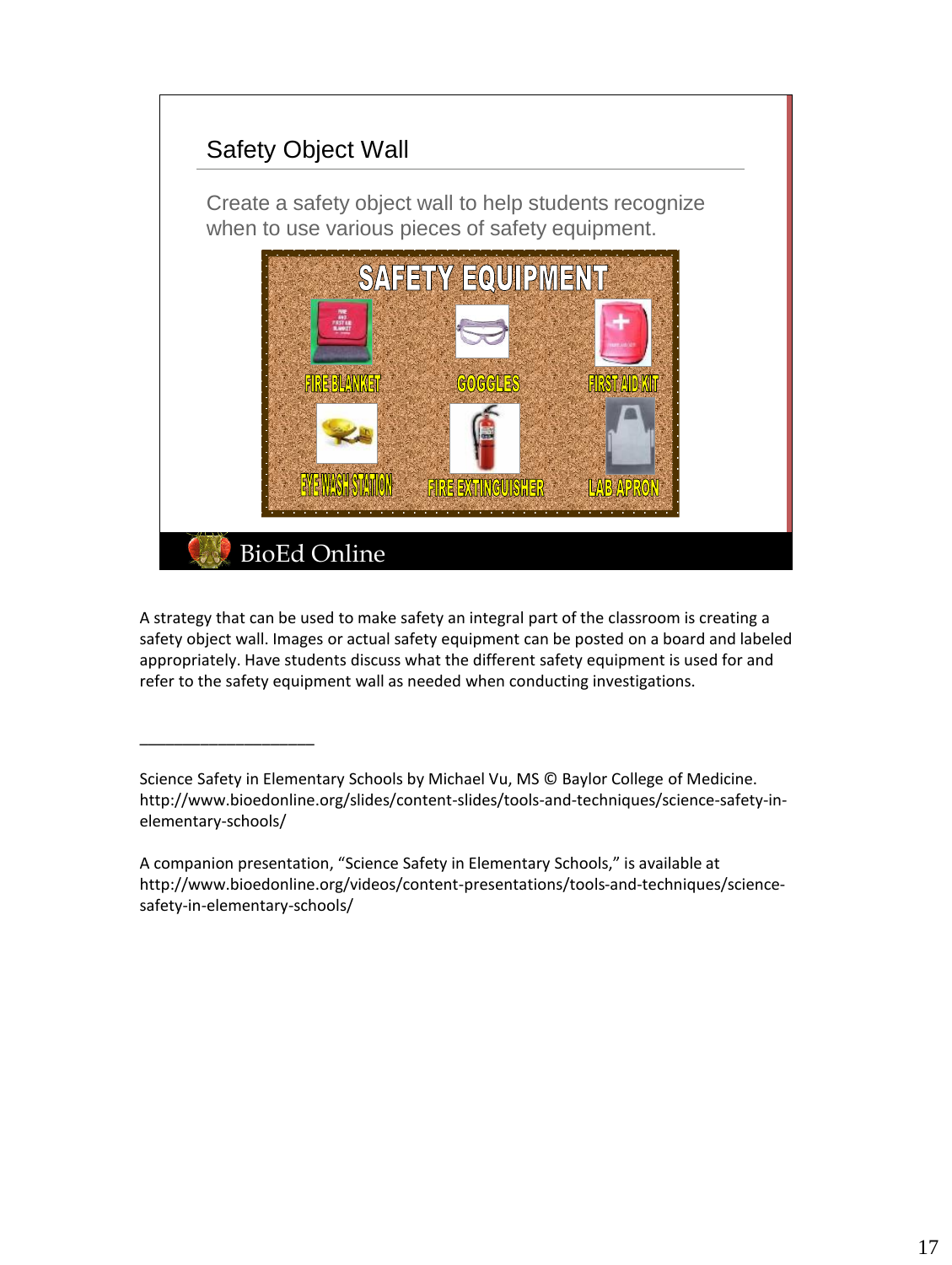

Safety contracts can also be sent home with students and signed by the parent or guardian. In this way the student will have a sense of greater responsibility for their own actions in the classroom, and the contracts can be kept on file to remind students of their commitment to appropriate, safe behaviors in the science classroom.

Safety Contract Sources: Mesa Public Schools (AZ); Northside Independent School District (TX).

Science Safety in Elementary Schools by Michael Vu, MS © Baylor College of Medicine. http://www.bioedonline.org/slides/content-slides/tools-and-techniques/science-safety-inelementary-schools/

A companion presentation, "Science Safety in Elementary Schools," is available at http://www.bioedonline.org/videos/content-presentations/tools-and-techniques/sciencesafety-in-elementary-schools/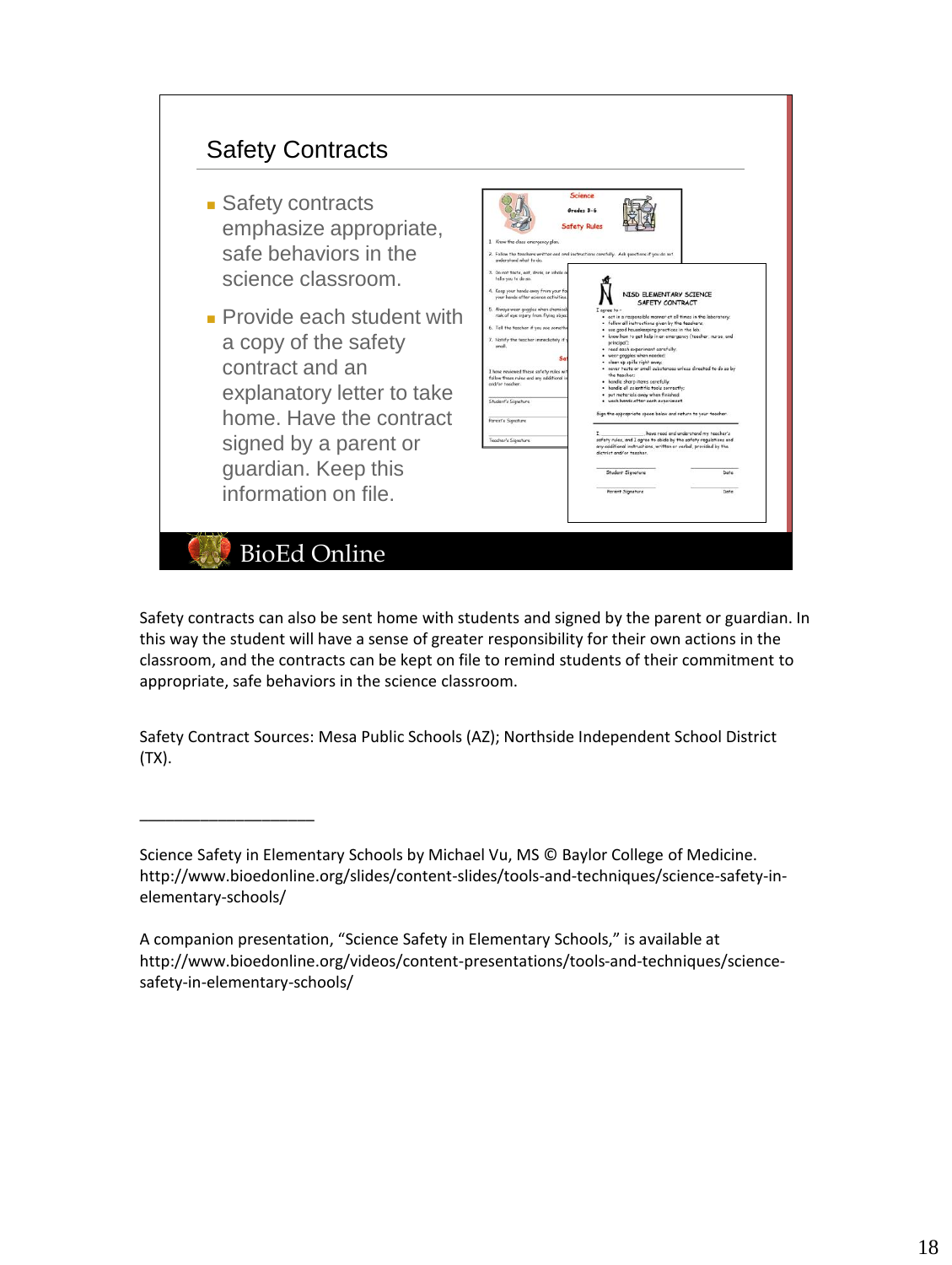

A safety science notebook can be used to document safety procedures employed in the classroom. Or, have students include a safety section along with each investigation in their science notebooks, where they write down the safety precautions they used.

Science Safety in Elementary Schools by Michael Vu, MS © Baylor College of Medicine. http://www.bioedonline.org/slides/content-slides/tools-and-techniques/science-safety-inelementary-schools/

\_\_\_\_\_\_\_\_\_\_\_\_\_\_\_\_\_\_\_\_